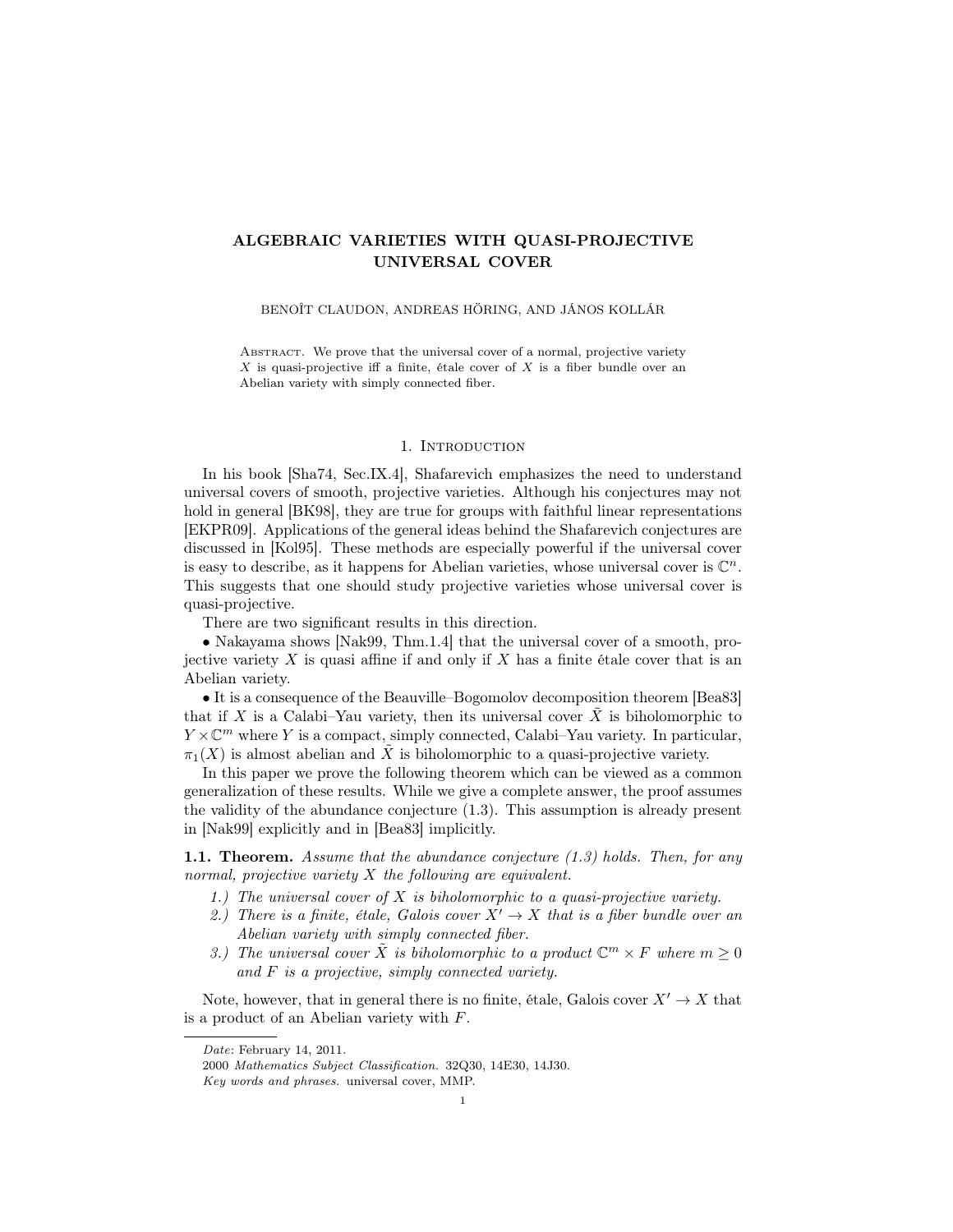We want to emphasize that in  $(1.1.1)$  we do not assume that the deck transformations are algebraic automorphisms of the universal cover and in fact this is not true in general (3.1).

It is clear that  $(1.1.3) \Rightarrow (1.1.1)$  and  $(1.1.2)$  implies  $(1.1.3)$  since every fiber bundle over  $\mathbb{C}^m$  with compact analytic fiber is trivial (4.4).

The proof of  $(1.1.1) \Rightarrow (1.1.2)$  comes in two independent steps, both of which are more general than needed for  $(1.1)$ . First we show in  $(1.2)$  that the fundamental group of  $X$  is almost abelian, that is, it contains an abelian subgroup of finite index. Here we use the abundance conjecture to rule out some possible counter examples.

Once we know that the fundamental group of  $X$  is almost abelian, by passing to a finite cover we may assume that it is in fact abelian. Then we prove directly in (1.4) that the Albanese morphism is a fiber bundle. This part does not rely on any conjectural assumptions.

**1.2. Proposition.** Let  $X$  have the smallest dimension among all normal, projective varieties that have an infinite, quasi-projective, Galois cover  $X \to X$  whose Galois group is not almost abelian.

Then X is smooth and its canonical class  $K_X$  is nef but not semi-ample. (That is,  $(K_X \cdot C) \geq 0$  for every algebraic curve  $C \subset X$  but  $\mathcal{O}_X(mK_X)$  is not generated by global sections for any  $m > 0$ .)

The conclusion would contradict the following, so called abundance conjecture [Rei87, Sec.2]. Thus if  $(1.3)$  holds then X as in  $(1.2)$  can not exist. Thus if a normal, projective variety Y has an infinite, quasi-projective, Galois cover  $\tilde{Y} \to Y$ then the Galois group is almost abelian.

**1.3. Conjecture.** Let X be a smooth projective variety such that  $K_X$  is nef. Then  $K_X$  is semi-ample.

Note that the abundance conjecture is frequently stated for varieties with log canonical singularities, even for log canonical pairs, but we need only the smooth case. The conjecture is known to hold if dim  $X \leq 3$ ; see [Kol92] for a detailed treatment.

Next we study the quasi-projectivity of Abelian covers.

**1.4. Theorem.** Let X be a normal, projective variety and  $\alpha : X \to A$  a morphism to an Abelian variety. Let  $\pi$  :  $\tilde{A} \rightarrow A$  be an étale Galois cover with group  $\Gamma$  such that A has no compact analytic subvarieties. By pull-back we obtain  $\tilde{\alpha}: X \to A$ .

If X is quasi-projective then  $\alpha: X \to A$  is a locally trivial fiber bundle.

In light of the previous statements, we can strengthen Theorem 1.1 as follows:

**1.5. Corollary.** Assume that the abundance conjecture  $(1.3)$  holds. Let X be a normal, projective variety and  $\tilde{X} \to X$  an infinite étale Galois cover such that  $\tilde{X}$ is quasi-projective. Then there exist

- 1.) a finite, étale, Galois cover  $X' \to X$ ,
- 2.) a morphism to an Abelian variety  $\alpha: X' \to A$  which is a locally trivial fiber bundle and

3.) an étale cover  $\pi : \tilde{A} \to A$  such that  $\tilde{A}$  has no compact analytic subvarieties such that  $\tilde{X}$  pulls-back from  $\tilde{A} \to A$ , that is  $\tilde{X} \simeq X' \times_A \tilde{A}$ .

We do not know if the converse of (1.5) holds or not. Every étale cover  $\ddot{A} \rightarrow A$ of an Abelian variety is quasi-projective [CC91]. Note, however, that it can happen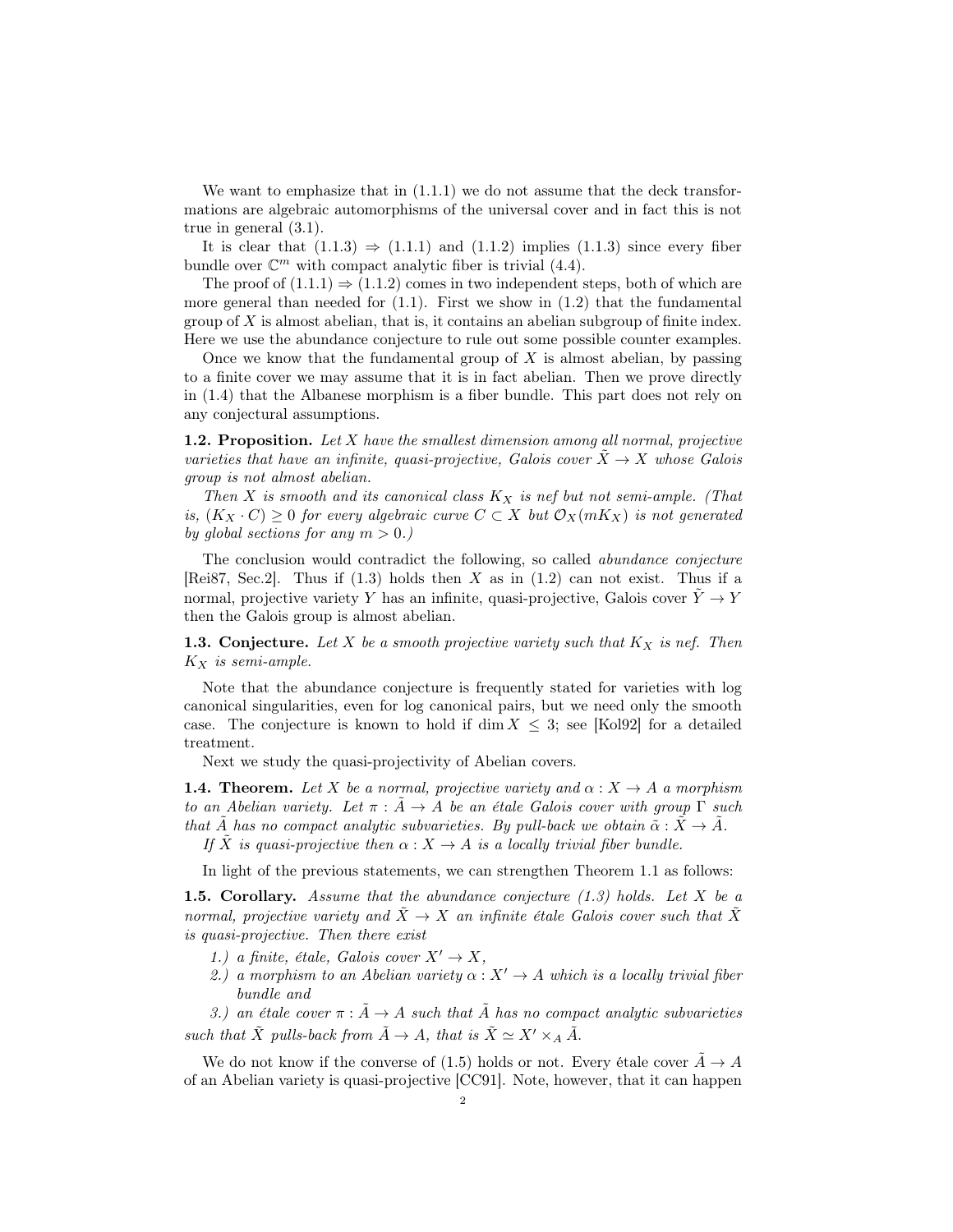that  $\tilde{A}$  has no compact analytic subvarieties yet it is not Stein [AK01]. Even if  $X \to A$  is a  $\mathbb{P}^1$ -bundle, we do not know if  $X \times_A \tilde{A}$  is quasi-projective or not.

1.6 (The non-algebraic case). More generally, it is interesting to study compact complex manifolds M whose universal cover  $\tilde{M}$  is a Zariski open submanifold of a compact complex manifold  $M$ . Besides the algebraic cases, such examples are given by Hopf manifolds, compact nilmanifolds or more generally any quotient  $G\Gamma$  where G is a (simply connected) non-commutative linear algebraic group and Γ a cocompact lattice (see for instance [Akh95, §3.4 and 3.9], [Win98]). Their classification seems rather difficult.

The problem becomes much more tractable if one assumes that M (and possibly also  $M$  are Kähler. We expect that in this case  $(1.1)$  should hold, but several steps of the proof need to be changed. We plan to discuss these in a subsequent paper.

1.7 (The quasi-projective case). Our methods rely on the study of compact subvarieties of  $X$ , but it is possible that similar results hold if  $X$  is quasi-projective. Very little seems to be known. For instance, we do not know which quasi-projective varieties X have  $\mathbb{C}^n$  as their universal cover. The obvious guess is that every such X has a finite, étale, Galois cover  $X' \to X$  such that  $X' \cong \mathbb{C}^n/\mathbb{Z}^m$  where  $m \leq 2n$ and  $\mathbb{Z}^m$  acts on  $\mathbb{C}^n$  by translations.

The strongest result would be the following analog of (1.5).

Question. Let X be a normal, quasi-projective variety and  $\tilde{X} \to X$  an infinite étale Galois cover such that  $X$  is quasi-projective. Does there exist

- 1.) a finite, étale, Galois cover  $X' \to X$ ,
- 2.) a morphism to a quasi-projective abelian group  $\alpha: X' \to A$  that is a locally trivial fiber bundle and
- 3.) an étale cover  $A \rightarrow A$  such that  $\tilde{A}$  has no compact analytic subvarieties

such that  $\tilde{X} \simeq X' \times_A \tilde{A}$ ?

Acknowledgements. The authors want to thank D. Greb, T. Peternell and C. Voisin for useful comments and references. B.C. and A.H. were partially supported by the A.N.R. project "CLASS". Partial financial support for J.K. was provided by the NSF under grant number DMS-0758275.

### 2. Algebraic subvarieties of universal covers

Let X be a projective variety and  $\pi : \tilde{X} \to X$  an infinite Galois cover with group Γ such that  $\tilde{X}$  is biholomorphic to a quasi-projective variety. There is no reason to assume that such a quasi-projective variety is unique. In what follows, we fix one such quasi-projective variety and say that  $\tilde{X}$  is quasi-projective. If  $Z \subset X$ is a closed subvariety, then its preimage  $\tilde{Z} := \pi^{-1}(Z) \subset \tilde{X}$  is a closed, analytic subspace of  $\tilde{X}$ , but it is rarely quasi-projective.

For instance, let A be an Abelian variety with universal cover  $\pi : \mathbb{C}^n \to A$ . If  $Z \subsetneq A$  is a closed subvariety, then its preimage  $\tilde{Z} \subset \mathbb{C}^n$  is never quasi-projective by  $(1.4)$ . Similarly, let E be a rank 2 vector bundle on A that is not an extension of 2 line bundles. Set  $X = \mathbb{P}_A(E)$  with universal cover  $\pi : \tilde{X} \to X$ . One can see that if  $Z \subsetneq X$  is a closed subvariety, then its preimage  $\tilde{Z} \subset \mathbb{C}^n$  is never quasi-projective.

We aim to exploit this scarcity of  $\Gamma$ -invariant subvarieties as follows. If  $\tilde{X}$  has no positive dimensional compact subvarieties then we are done by [Nak99] (though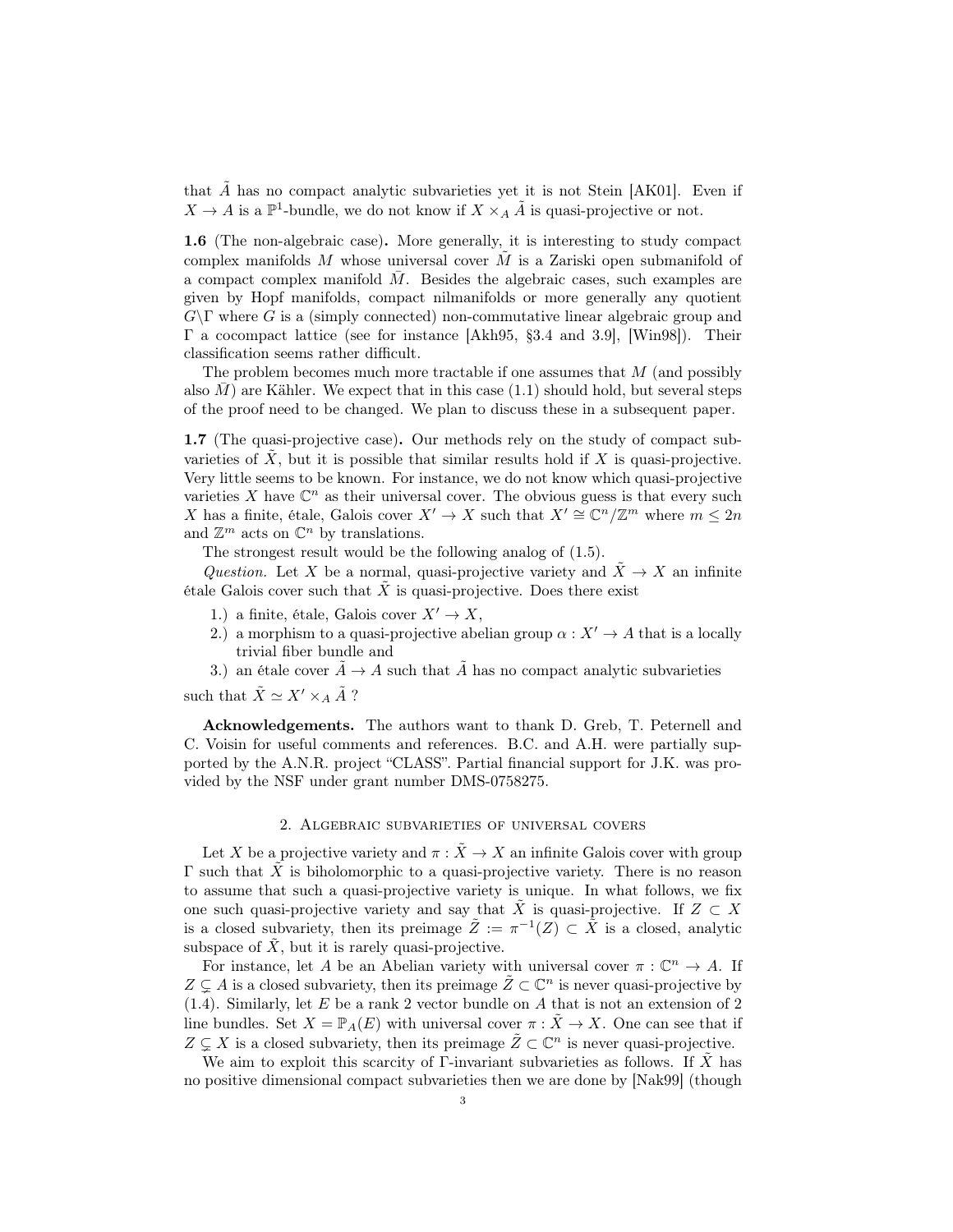this is not how our proof actually goes). Thus let  $F \subset \tilde{X}$  be a positive dimensional compact subvariety. Let  $Locus(F, \tilde{X}) \subset \tilde{X}$  denote the union of the images of all finite morphisms  $F \to \tilde{X}$ . (We are mainly interested in embeddings  $F \hookrightarrow \tilde{X}$ , but allowing finite maps  $F \to \tilde{X}$  works better under finite étale covers. We restrict to finite maps mostly to avoid the constant maps  $F \to X$ .) It is clear that  $Locus(F, \tilde{X})$  is Γ-invariant. Unfortunately, in general we can only prove that Locus(F,  $\hat{X}$ ) is a countable union of (locally closed) algebraic subvarieties of  $\hat{X}$ . There are, however, 2 special cases where we show that  $Locus(F, X)$  is a (possibly reducible and locally closed) algebraic subvariety of  $\tilde{X}$ . If dim Locus $(F, \tilde{X}) < \dim \tilde{X}$ , then we use induction to describe  $\text{Locus}(F,\tilde{X})$  and arrive at a contradiction. If dim Locus $(F, \tilde{X}) = \dim \tilde{X}$ , then we obtain a strong structural description of  $\tilde{X}$ .

**2.1. Definition.** Let U and V be normal, quasi-projective varieties, and  $U \rightarrow$ V a flat, projective morphism with a relatively ample divisor  $H_V$ . Let Y be a normal, quasi-projective variety and L the restriction of an ample line bundle on some completion  $Y \subset \overline{Y}$  to Y.

We denote by  $\text{FinMor}(U/V, Y, H_V, L, d)$  the moduli space of finite morphisms  $\phi: U_v \to Y$  of degree d, that is, if  $U_v$  is a fiber and  $\Gamma_{\phi} \subset U \times Y$  is the graph of  $\phi$ , then

$$
\left(p_U^* H_V + p_Y^* L\right)^{\dim U/V} \cdot \Gamma_{\phi} = d.
$$

Note that our "degree" is not the degree of the image of  $\phi$ , rather the degree of the graph of  $\phi$ . Since the (relative) cycle spaces Chow $(U/V)$  and Chow $(\overline{Y})$  are projective (over the base  $V$ ) and the property of being a graph of a morphism is open in the Zariski topology, we see that  $\text{FinMor}(U/V, Y, H_V, L, d)$  is a quasiprojective subvariety of  $Chow(U \times Y/V)$ . (This would fail if we considered only the degree of the image of  $\phi$ .)

In order to simplify the notation, we will abbreviate  $\text{FinMor}(U/V, Y, H_V, L, d)$ by  $\text{FinMor}(U/V, Y, d)$ . We have universal families and morphisms

Univ $(U/V, Y, d) \to \text{FinMor}(U/V, Y, d)$  and  $\Phi_d: \text{Univ}(U/V, Y, d) \to Y$ .

Set  $\text{FinMor}(U/V, Y) := \bigcup_{d} \text{FinMor}(U/V, Y, d)$  with universal family

$$
FinMor(U/V, Y) \leftarrow Univ(U/V, Y) \stackrel{\Phi}{\rightarrow} Y.
$$

Note that  $\text{FinMor}(U/V, Y)$  and  $\text{Univ}(U/V, Y)$  are, in general, countable unions of quasi-projective varieties.

The union of all the images of fibers of  $U \to V$  by degree d maps

$$
Locus(U/V, Y, d) := \Phi_d\big(\text{Univ}(U/V, Y, d)\big) \subset Y
$$

is a constructible algebraic subset of Y and

$$
Locus(U/V, Y) := \Phi(Univ(U/V, Y)) \subset Y
$$

is, in general, a countable union of constructible algebraic subsets.

Our main interest is in the case  $Y = \tilde{X}$  where  $\tilde{X} \to X$  is Galois with group Γ. If we can take L to be Γ-equivariant then each  $Locus(U/V, X, d)$  is Γ-invariant. We see, however, no a priori reason why this should be possible. First, since the Γ-action is holomorphic but in general not algebraic, we do not even know that pulling back by  $\gamma \in \Gamma$  maps an algebraic coherent sheaf on X to an algebraic coherent sheaf. Second, even if we know that the Γ-action is algebraic, there need not be any Γ-equivariant ample line bundles.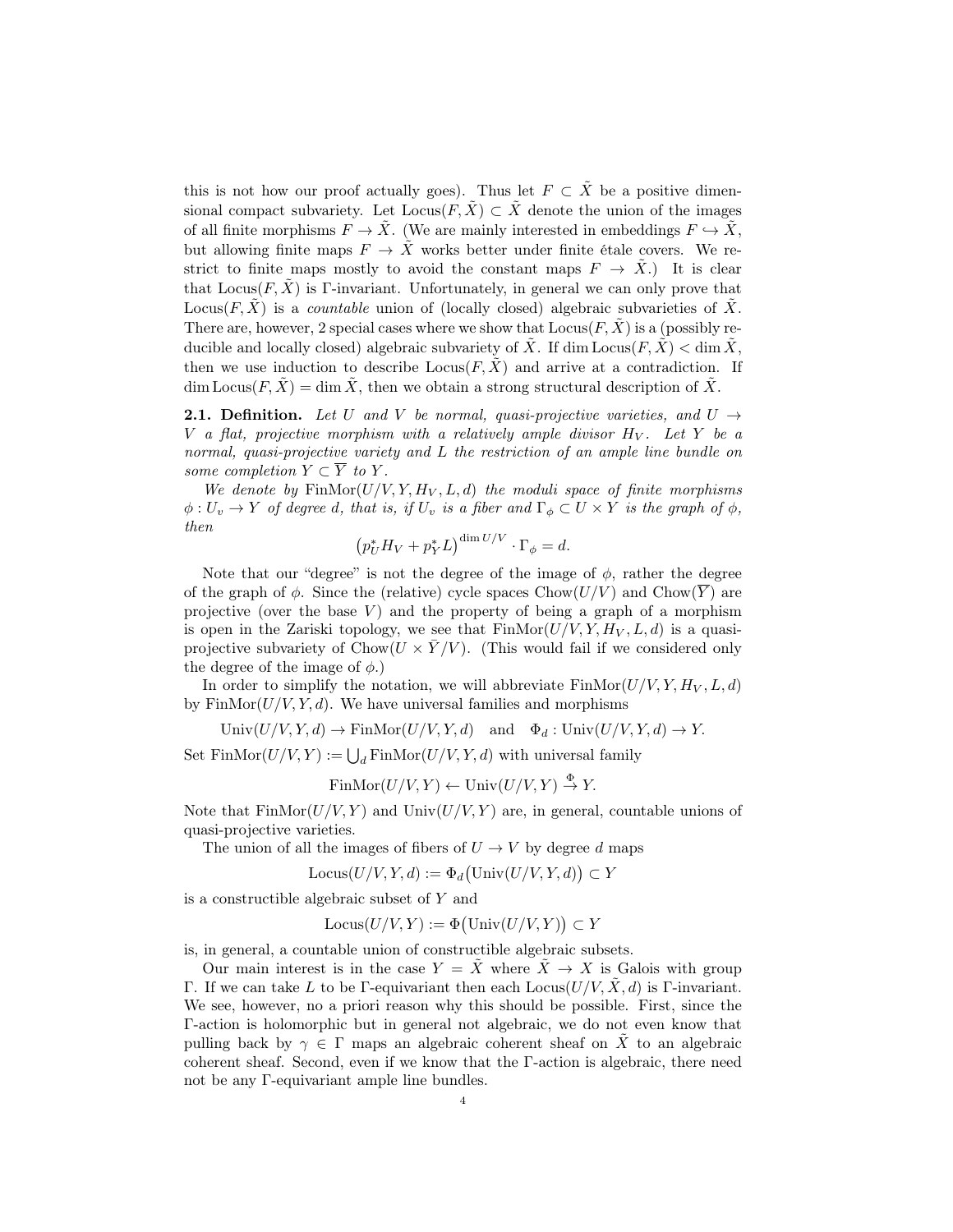**2.2.** The main construction. Let U and V be normal, quasi-projective varieties, and  $U \to V$  a flat, projective morphism with a relatively ample divisor  $H_V$ . Let X be a projective variety and  $\pi : \tilde{X} \to X$  an infinite Galois cover with group Γ such that  $\tilde{X}$  is quasi-projective. Let furthermore L be a line bundle that is the restriction of an ample line bundle on some completion  $\tilde{X} \subset \overline{X}$  to  $\tilde{X}$ .

Consider Fin $\text{Mor}_{\ell}(U/V, X) \subset \text{FinMor}(U/V, X)$ , parametrizing those morphisms  $\phi: U_v \to X$  that can be lifted to  $\tilde{\phi}: U_v \to \tilde{X}$ . Note that  $\Gamma$  acts freely on FinMor $(U/V, \hat{X})$  and we have a natural holomorphic map

 $\pi_M : \text{FinMor}(U/V, \tilde{X}) \to \text{FinMor}(U/V, \tilde{X})/\Gamma = \text{FinMor}_{\ell}(U/V, X).$ 

Let  $W \subset \text{FinMor}_{\ell}(U/V, X)$  be an irreducible component and  $\tilde{W} := \pi_M^{-1}(W) \subset$ FinMor $(U/V, \tilde{X})$  its preimage. Every irreducible component of  $\tilde{W}$  is quasiprojective, but usually there are infinitely many and  $\Gamma$  permutes them. Thus we do not get any new algebraic variety with Γ-action.

There are, however, two important cases when such a  $\tilde{W}$  has finitely many irreducible components, hence is itself quasi-projective. We discuss these in (2.3) and (2.5).

**2.3. Lemma.** Let  $W \subset \text{FinMor}_{\ell}(U/V, X)$  be an irreducible component and  $W \leftarrow$ Univ<sub>W</sub>  $\rightarrow$  X the corresponding universal family. Assume that Univ<sub>W</sub>  $\rightarrow$  X is dominant.

Then  $\tilde{W} := \pi_M^{-1}(W) \subset \text{FinMor}(U/V, \tilde{X})$  is quasi-projective. Moreover, if  $V' \subset$ V is an algebraic subvariety and  $U' \rightarrow V'$  the corresponding family then  $\tilde{W} \cap$ Fin $\text{Mor}(U'/V', \tilde{X})$  is also quasi-projective.

*Proof.* We denote by Univ<sub> $\tilde{W}$ </sub> the fiber product Univ<sub>W</sub>  $\times_X \tilde{X}$  and by  $\tilde{W}$  the Stein factorisation of the map  $\text{Univ}_{\tilde{W}} \to \text{Univ}_W \to W$ , so we get a commutative diagram:



By construction each fiber of Univ $\tilde{W} \rightarrow \tilde{W}$  is also a fiber of  $U \rightarrow V$ . Since Univ<sub>W</sub>  $\rightarrow$  X is dominant, the image of  $\pi_1(\text{Univ}_W) \rightarrow \pi_1(X)$  has finite index in  $\pi_1(X)$ . Therefore Univ<sub> $\tilde{W}$ </sub> has only finitely many irreducible components, so W has finitely many irreducible components. Thus  $\tilde{W}$  is quasi-projective.

For each fixed d, the space of morphisms  $\text{FinMor}(\overline{U'}/\overline{V'}, \tilde{X}, d)$  is an algebraic subset of FinMor $(U/V, \tilde{X}, d)$ . Since  $\tilde{W}$  has finitely many irreducible components,  $\tilde{W} \cap \text{FinMor}(U'/V', \tilde{X})$  is a closed algebraic subset of a quasi-projective variety, hence itself quasi-projective.

The following consequence will be used repeatedly.

**2.4. Lemma.** Let X be a projective variety and  $\pi$  :  $\tilde{X} \rightarrow X$  an infinite Galois cover with group  $\Gamma$  such that  $\tilde{X}$  is quasi-projective. Let  $X^0 \subset X$  be a dense, Zariski open subset and  $g^0: X^0 \to Z^0$  a flat, proper morphism with connected general fiber F such that  $\pi$  induces a finite covering  $\tilde{F} \to F$ . Let  $\tilde{g}^0$  :  $\tilde{X}^0 \to \tilde{Z}^0$  be the corresponding flat, proper morphism with general fiber  $\overline{F}$ . Then (at least) one of the following holds: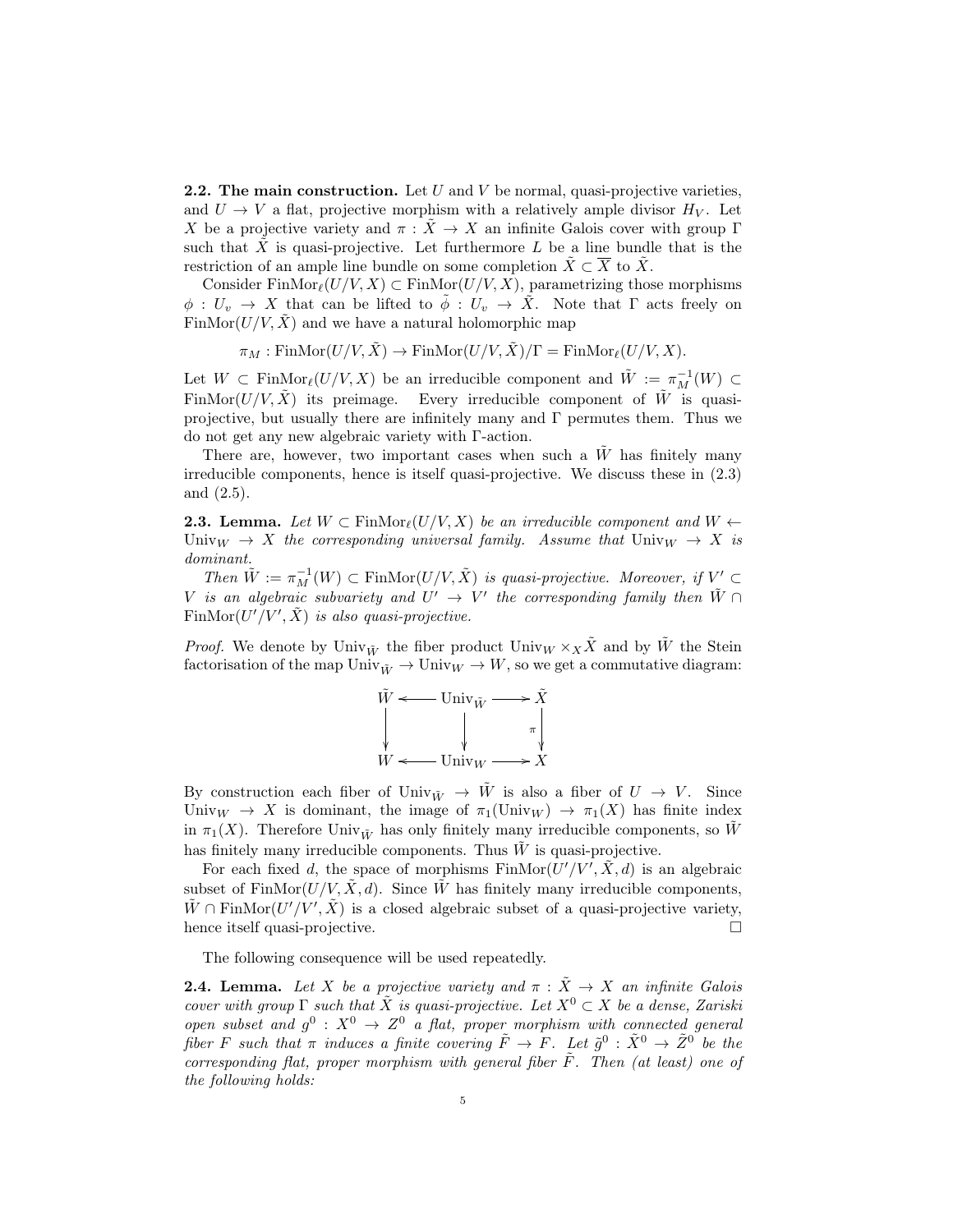- 1.)  $\tilde{g}^0$  extends to a locally trivial,  $\Gamma$ -equivariant fibration  $\tilde{g} : \tilde{X} \to \tilde{Z}$ , or
- 2.)  $\tilde{X}$  contains a closed  $\Gamma$ -invariant subvariety that is disjoint from a general fiber of  $\tilde{g}^0$ .

*Proof.* Let  $L$  be a line bundle that is the restriction of an ample line bundle on some completion  $\tilde{X} \subset \overline{X}$  to  $\tilde{X}$ .

By assumption  $\pi$  induces a finite covering  $\tilde{F}_v \to F_v$ , say of degree m, on the fibers of g. Let  $U \to V$  be a flat, proper morphism whose fibers are the degree m étale covers of the fibers of g. Let  $W \subset \text{FinMor}(U/V, X)$  be an irreducible component parametrizing morphisms  $U_v \to X$  whose image is a fiber of  $g^0$ . Then  $\text{Univ}_W \to X$ is dominant and we can use Lemma 2.3.

We fix an actual g-fiber  $\tilde{F}_z$ . By Lemma 2.3 applied to  $M(\tilde{F}_z, X, d)$ , we see that  $\tilde{W} \cap M(\tilde{F}_z, \tilde{X})$  is algebraic. Thus the image of the universal family over  $\tilde{W} \cap M(\tilde{F}_z, X)$  gives a constructible, Γ-invariant subset  $\text{Locus}_W(\tilde{F}_z, \tilde{X}) \subset \tilde{X}$ . If Locus $_W(\tilde{F}_z, \tilde{X})$  is not Zariski dense, then its closure is a  $\Gamma$ -invariant, closed, algebraic subset that is disjoint from a general fiber.

Otherwise the morphism  $\tilde{g}^0$  is a locally trivial fiber bundle with fiber  $\tilde{F}_z$  over a Zariski open subset of  $Z^0$ . Let  $X^* \subset \tilde{X}$  be the largest open set over which  $\tilde{g}^0$ extends to a locally trivial fiber bundle. Then  $X^*$  is Γ-invariant, hence if  $X^* \neq \tilde{X}$ then  $\tilde{X} \setminus X^*$  is a F-invariant, closed algebraic subset that is disjoint from a general fiber. Otherwise  $X^* = \tilde{X}$  which shows (1).

Since  $\tilde{g}: \tilde{X} \to \tilde{Z}$  is Γ-equivariant, the Γ-action on  $\tilde{X}$  descends to a Γ-action on  $\tilde{Z}$ . If  $\tilde{F}$  has no fixed point free automorphisms, then the Γ-action on  $\tilde{Z}$  is fixed point free, but in general it can have finite stabilizers. In some cases we will show that a finite index subgroup of  $\Gamma$  acts freely on  $Z$ , but this does not seem to be automatic.

**2.5. Lemma.** Let X be a projective variety and  $\pi$  :  $\tilde{X} \rightarrow X$  an infinite Galois cover with group  $\Gamma$  such that  $\tilde{X}$  is quasi-projective. Let  $X^0 \subset X$  be a dense, Zariski open subset and  $g^0: X^0 \to Z^0$  a proper, birational morphism. Let  $E^0 \subset Ex(g^0)$  be a maximal dimensional irreducible component of the exceptional set,  $F \subset E^0$  a general fiber of  $g^0|_{E^0}$  and  $E \subset X$  the closure of  $E^0$ . Assume that  $\dim E + \dim F \ge \dim X$ and  $\pi$  induces a finite covering  $\tilde{F} \to F$ .

Then  $\pi^{-1}(E)$  is an algebraic subvariety of  $\tilde{X}$ .

*Proof.* Let  $\bar{X} \supset \tilde{X}$  be a smooth, algebraic compactification. It is clear that  $\pi^{-1}(E)$ is a closed analytic subspace of  $\tilde{X}$ ; let  $\tilde{E}_i$  be its irreducible components.

Assume first that each  $\tilde{E}_i$  is algebraic. By (2.6), there is a subvariety  $G \subset F$ such that the intersection number  $(G \cdot E)_X \neq 0$ . Set  $G_i := \tilde{E}_i \cap \pi^{-1}(G)$ . Then  $(G_i \cdot \tilde{E}_i)_{\bar{X}} \neq 0$  for every i and  $(G_i \cdot \tilde{E}_j)_{\bar{X}} \neq 0$  for  $i \neq j$ . Thus the homology classes of the closures  $[\bar{E}_i] \in H_*(\bar{X}, \mathbb{Q})$  are linearly independent, and therefore  $\pi^{-1}(E)$  has only finitely many irreducible components. Each is algebraic by assumption, thus  $\pi^{-1}(E)$  is an algebraic subvariety of  $\tilde{X}$ .

Thus it remains to show that each  $\tilde{E}_i$  is algebraic.

Let  $E^1 \subset E^0$  be an open subset such that  $f^1 := f|_{E^1} : E^1 \to f(E^1)$  is proper and flat. By assumption  $\pi$  induces a finite covering  $\tilde{F}_v \to F_v$  say of degree m, on each connected component of a fiber of  $f^1$ . Let  $U \to V$  be a flat, proper morphism whose fibers are the degree m étale covers of these  $F_v$ .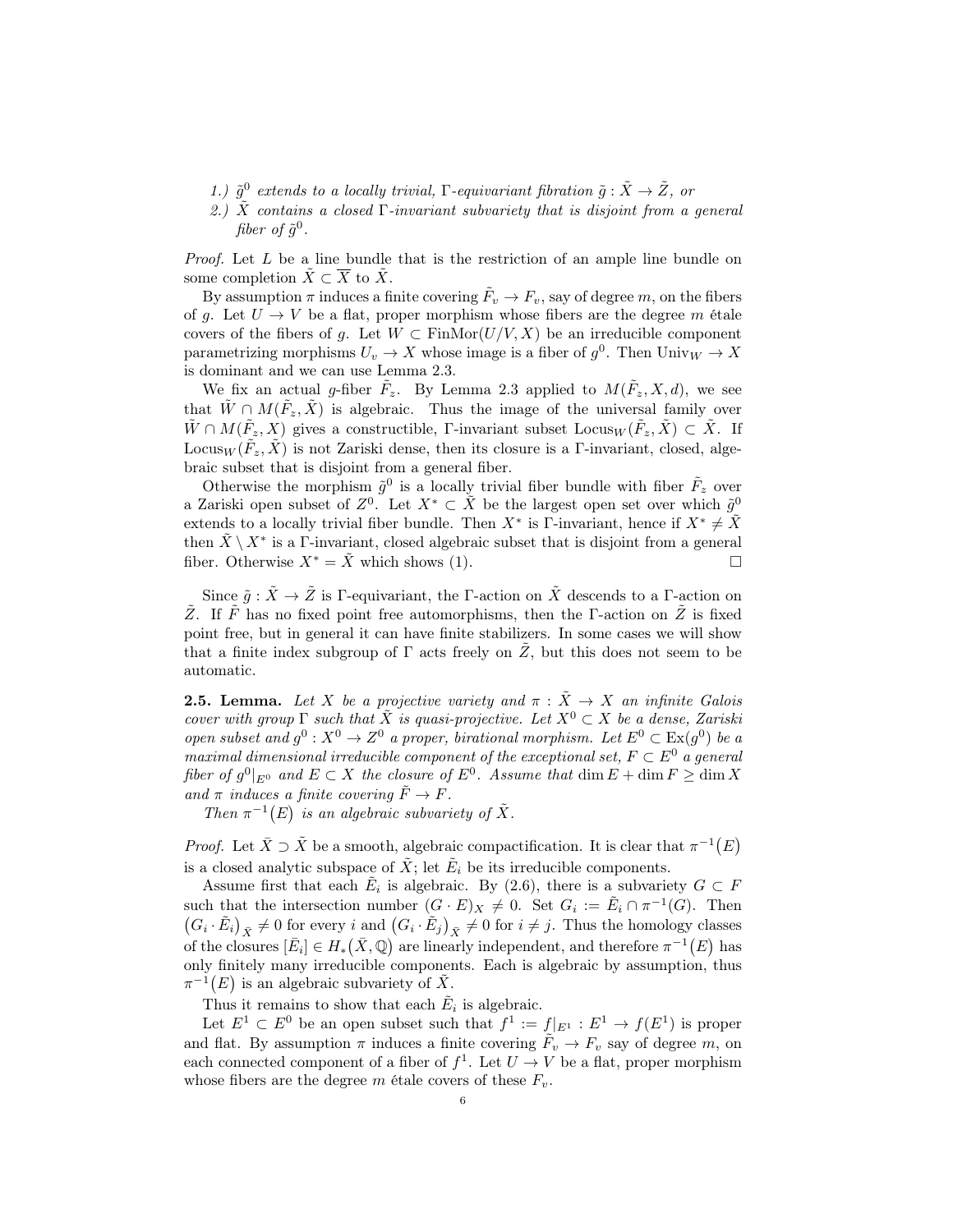Note that if a morphism  $\phi : \tilde{F}_v \to X$  maps to a fiber of  $f^1$  then so does every small deformation of it. Thus, for each i, there is an irreducible component  $W_i \subset$ FinMor $(U/V, \tilde{X})$  such that  $\Phi(\text{Univ}_{W_i}) \subset \tilde{X}$  is a Zariski dense constructible subset of  $E_i$ . Therefore every  $E_i$  is algebraic.

**2.6. Lemma.** Let  $f: X \to Y$  be a projective, birational morphism, X smooth. Let  $E \subset \mathrm{Ex}(f)$  be a maximal dimensional irreducible component of the exceptional set and  $F \subset E$  a general fiber of  $f|_E$ . The following are equivalent.

1.) There is a subvariety  $G \subset F$  such that the intersection number  $(G \cdot E)_X \neq 0$ .

2.) dim  $E + \dim F \ge \dim X$ .

*Proof.* Note first that although  $X$  and  $E$  are not assumed compact, the intersection number  $(G \cdot E)_X$  is defined where the subscript indicates that we compute the intersection number in X. If it is nonzero then  $\dim E + \dim G = \dim X$ , thus (1) implies (2).

To see the converse, note that if we take a general hyperplane section of  $Y$  and replace  $X$  by its preimage, the inequality in  $(2)$  remains valid. Thus, after taking  $\dim f(E)$  hyperplane sections, we can suppose that  $E = F$  maps to a point and  $2 \dim F \ge \dim X$ . Next we take hyperplane sections of X. After r steps, eventually we are reduced to consider  $f_r : X_r \to Y_r$  such that the exceptional set  $E_r$  maps to a point and  $2 \dim E_r = \dim X_r$ . Set  $G = E_r$ . Then  $(G \cdot E)_X = (G \cdot G)_{X_r}$  and  $(-1)^{\dim G} (G \cdot G)_{X_r} > 0$  by [dCM02, Thm.2.4.1]. □

## 3. Proofs of the main results

*Proof of Proposition 1.2.* Let X be a normal, projective variety and  $\tilde{X} \to X$  a quasi-projective Galois cover with group  $\Gamma$ . We study where X fits into the birational classification plan of varieties and we show that many cases would lead to a lower dimensional normal, projective variety Y and a quasi-projective Galois cover  $Y \to Y$  with group  $\Gamma_Y$  that is a finite index subgroup of  $\Gamma$ .

After several such tries, we see that there is no place for the smallest dimensional example, unless  $\Gamma$  is almost Abelian.

Step 1: X is smooth. First we claim that  $\overline{X}$  has no nontrivial, closed, subvariety invariant under a finite index subgroup  $\Gamma' \subset \Gamma$ . Indeed, given such  $\tilde{W}$  with irreducible components  $\tilde{W}_i$ , each of them is invariant under a finite index subgroup  $\Gamma_i \subset \Gamma$ . Taking the normalization  $\tilde{W}_i^n$ , we would get a smaller dimensional example  $W_i^n := \tilde{W}_i^n / \Gamma_i$  as in (1.2); a contradiction.

Since Sing  $\tilde{X} \subset \tilde{X}$  is algebraic and Γ-invariant, we conclude that X is smooth.

Step 2:  $K_X$  is nef. If  $K_X$  is not nef, there is an extremal contraction  $g: X \to Z$ [KM98, Thm.3.7].

Assume first that g is not birational and let  $F \subset X$  denote a smooth fiber. Then  $F$  is a smooth Fano variety, in particular it is rationally connected [Cam92, KMM92]. Rationally connected manifolds are simply connected, so the fibre  $F$  lifts to  $F \hookrightarrow \tilde{X}$ . Thus, by (2.4), there is a locally trivial fiber bundle  $\tilde{X} \to \tilde{Z}$  with fiber F. The variety  $\tilde{Z}$  is quasi-projective by (4.8). Note that F does not admit fixed point free actions by any finite group: the étale quotient would also be rationally connected, so simply connected. Therefore the stabilizer stab<sub>Γ</sub> $(F_z)$  is trivial for every fiber  $F_z$  of  $\tilde{X} \to \tilde{Z}$ . Hence the Γ-action descends to a free Γ-action on  $\tilde{Z}$ ; a contradiction to the minimality of the dimension of X.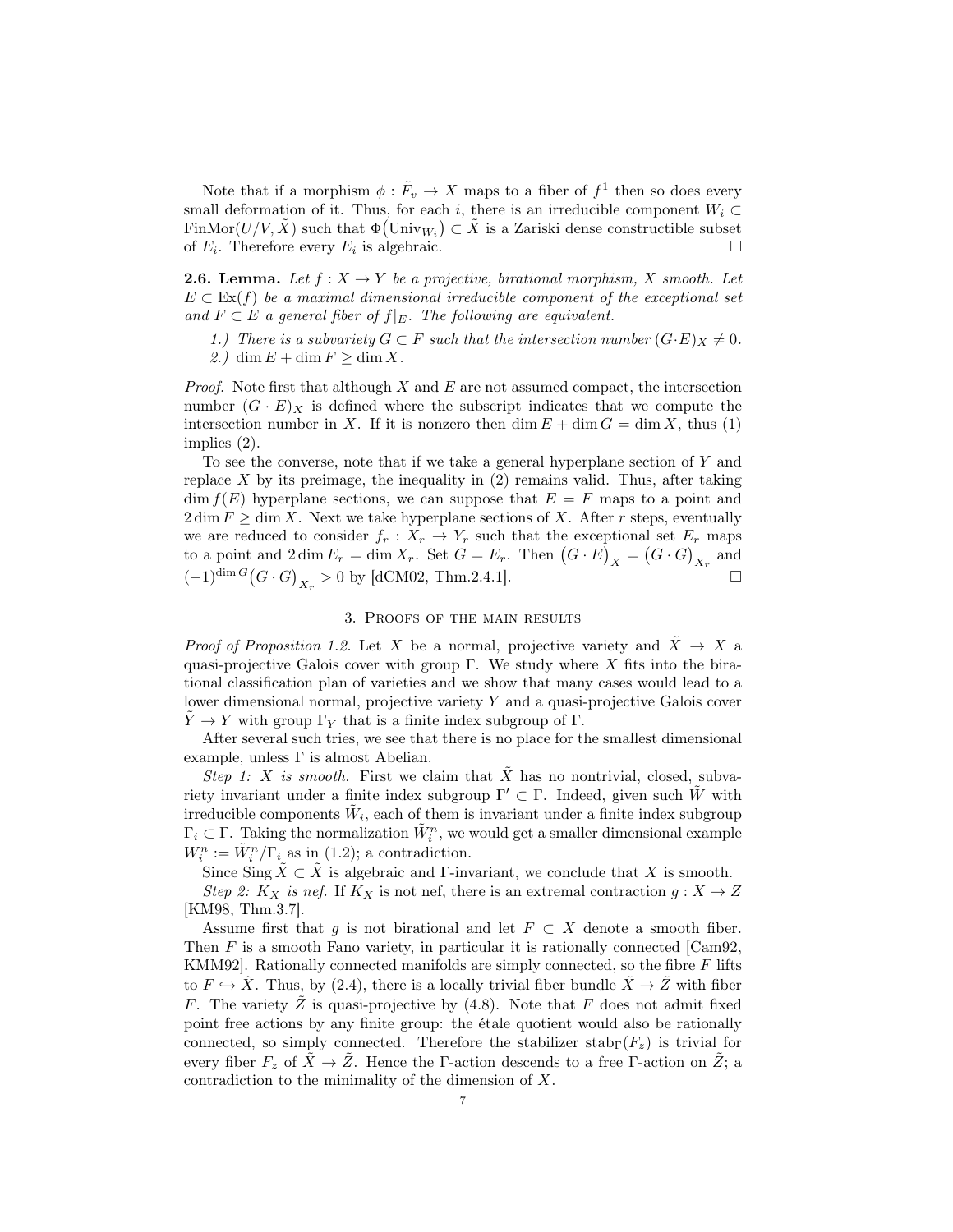Assume next that g is birational. Let  $E \subset Ex(g)$  be a maximal dimensional irreducible component of the exceptional set and  $F \subset E$  a general fiber of  $g|_E$ . By the Ionescu-Wiśniewski inequality (see for instance [AW97, Thm.2.3]) one has  $\dim F + \dim E \ge \dim X$ . By [Kol93, 7.5] and [Tak03, Thm.1.2], the map  $\pi_1(X) \to$  $\pi_1(Z)$  is an isomorphism, thus the embedding  $F \hookrightarrow X$  lifts to  $F \hookrightarrow \tilde{X}$ .

Therefore (2.5) implies that  $\pi^{-1}(E) \subset \tilde{X}$  is an algebraic and Γ-invariant subset of  $\tilde{X}$ . This is again a contradiction, thus  $K_X$  is nef.

Step 3: The Iitaka fibration. If  $K_X$  is not semiample, then we are done. Otherwise  $K_X$  is semiample and for sufficiently divisible  $m > 0$ , the sections of  $\mathcal{O}_X(mK_X)$ define a morphism (called the Iitaka fibration)  $\tau : X \to I(X)$  with connected fibers such that  $\mathcal{O}_X(mK_X) \cong \tau^*M$  for some ample line bundle M. By the adjunction formula,  $mK_F \sim 0$  for any smooth fiber  $F \subset X$ .

Ideally we would like to apply (2.4) to  $\tau : X \to I(X)$  and conclude that  $X \cong$ I(X). However, in general  $\tilde{X} \to X$  induces an infinite cover of  $\tilde{F} \to F$ , hence (2.4) does not apply. Instead we first study compact subspaces of  $\tilde{F}$  and then move on to the case when  $F$  has no positive dimensional compact subspaces.

Step 4: Excluding compact subspaces of  $\tilde{F}$ . Here we prove that there is a finite,  $\text{étale cover } F' \to F \text{ that is an Abelian variety and there is no positive dimensional.}$ subvariety  $B \subset F$  such that  $\pi_1(B) \to \Gamma$  has finite image.

This could be done in one step, but it may be more transparent to handle the two assertions separately.

As a consequence of the Beauville-Bogomolov decomposition theorem, a suitable finite, étale, Galois cover  $F' \to F$  with group G admits a G-equivariant morphism  $F' \to A$  where A is an Abelian variety and the fibers are simply connected. Thus  $F \to A/G$  is a morphism whose general fibers have torsion canonical class and finite fundamental group. Moreover, at least over a dense open subset of  $X^0 \subset X$ , these maps give a proper, smooth morphism  $X^0 \to Z^0$  whose fibers D have torsion canonical class and finite fundamental group. Thus, by (2.4), there is a locally trivial fiber bundle  $\tilde{\tau} : \tilde{X} \to \tilde{Z}$  with fiber  $\tilde{D}$  for some finite étale cover  $\tilde{D} \to D$ .

By Lemmas 4.5 and 4.6, by passing to a finite cover of  $\tilde{X}$  we can assume that  $\hat{X} \cong \hat{D} \times \hat{Z}$  and the product decomposition is unique. Thus the F-action on X gives a homomorphism of  $\Gamma$  to  $\text{Aut}(\tilde{D})$  with finite image. So there is a finite index subgroup  $\Gamma_0 \subset \Gamma$  that acts trivially on  $\tilde{D}$ . Then for any  $p \in \tilde{D}$ , the section  $\{p\} \times \tilde{Z}$ is quasi-projective and  $\Gamma_0$ -invariant; again a contradiction.

Thus now we know that a general fiber F of  $\tau : X \to I(X)$  has a finite, étale cover  $F' \to F$  that is an Abelian variety.

Assume next that for every general fiber  $F$  there are positive dimensional subvarieties  $B_i \subset F'$  such that  $\pi_1(B_i) \to \Gamma$  has finite image. The largest dimensional such subvarieties are an Abelian subvariety  $B' \subset F'$  and its translates.

Consider the relative Γ-Shafarevich map for  $X \to I(X)$  [Kol93, 3.10]. We get a dense open set  $X^0$  and a smooth, proper morphism  $\rho: X^0 \to Y^0$  such that  $\pi_1(B) \to \Gamma$  has finite image for every fiber B of  $\rho$ . (Moreover,  $X \to I(X)$  factors through  $\rho$  and  $\rho$  is universal with these properties). The preimage of B in F' is a translate of  $B'$ .

As before, we can apply (2.4) to  $X^0 \to Y^0$ . Thus we obtain a locally trivial fiber bundle  $\tilde{X} \to \tilde{Y}$  with fiber  $\tilde{B}$ . By Lemma 4.5 we may assume that  $\tilde{X} \to \tilde{Y}$  is topologically trivial. In particular,  $\pi_1(\tilde{X}) = \pi_1(\tilde{Y}) + \pi_1(\tilde{B})$ .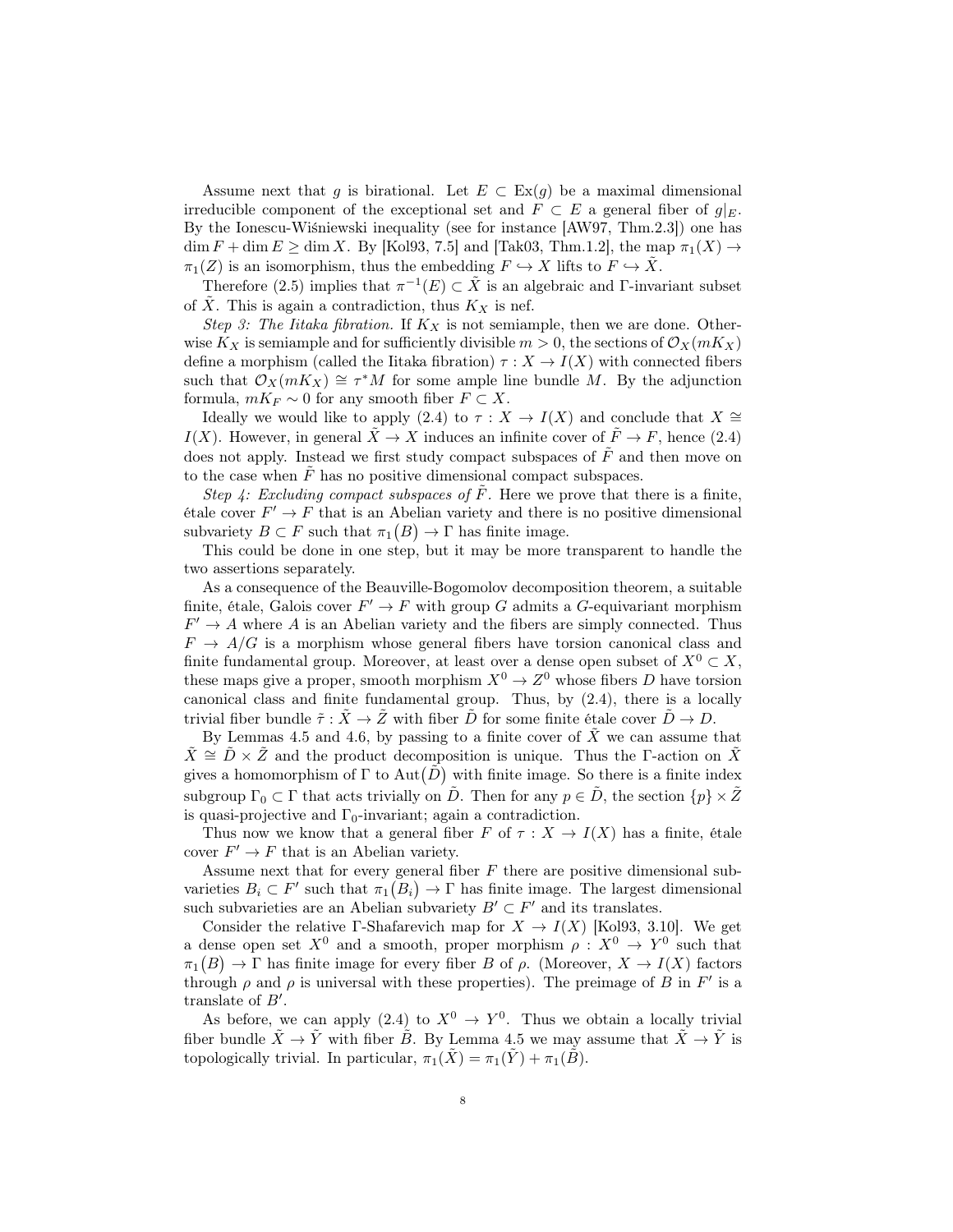Thus, by passing to a finite Galois cover of  $\tilde{B}$ , we can assume that  $\pi_1(\tilde{B}) \to \Gamma$ is the constant map, hence  $\Gamma$  is a quotient of  $\pi_1(\tilde{Y})$ . Thus the free Γ-action on  $\tilde{X}$ descends to a free Γ-action on  $\tilde{Y}$ . This again contradicts the assumption on the minimality of dim  $X$ .

Thus we conclude that the general fiber F of the Iitaka fibration  $\tau : X \to I(X)$ has a finite étale cover  $F' \to F$  that is an Abelian variety and a very general fiber F has no positive dimensional subvariety  $B \subset F$  such that  $\pi_1(B) \to \pi_1(X) \to \Gamma$ has finite image. Thus, in the terminology of [Kol93], X has generically large fundamental group on F.

Step 5: Abelian schemes. This part of the proof closely follows [Nak99]. By [Kol93, 5.9 and 6.3], X has a finite étale cover  $X_1 \to X$  that is birational to a smooth projective variety  $X_2$  such that the Iitaka fibration  $\tau_2 : X_2 \to I(X_2)$  is smooth with Abelian fibers and general type base. We are thus in position to apply the Kobayashi-Ochiai theorem (4.2): the image  $\text{Im}(\pi_1(F) \to \Gamma)$  has finite index in Γ. We obtain the final contradiction since this implies that Γ is almost abelian.  $\Box$ 

*Proof of Theorem 1.4.* Consider the Stein factorization  $X \to B \to A$ .

If there is a map  $B \to Y$  such that Y is of general type, we know by (4.3) that a finite étale cover is a product of a variety of general type  $Y'$  and an Abelian variety. By (4.2) the group  $\Gamma$  induces a finite covering on Y', so  $B \times_A \tilde{A}$  has a finite cover that is a product of a variety of general type and a cover of an Abelian variety. In particular  $B \times_A \tilde{A}$ , hence  $\tilde{A}$ , contains compact analytic subvarieties. It follows by  $(4.3)$  that B is an Abelian variety.

Assume that  $g : B \to A$  is not surjective. Then  $g(B) \subsetneq A$  is an Abelian subvariety and by Poincaré's theorem there is an Abelian subvariety  $C \subset A$  such that  $C \cap g(B)$  is finite. Moreover,  $\pi_1(B) \to \pi_1(A)$  has infinite index image but  $\pi_1(C) + \pi_1(B) \to \pi_1(A)$  has finite index image. By assumption  $\tilde{A} \to A$  induces an infinite degree cover of C, thus  $\pi^{-1}(B)$  has infinitely many connected components. This is impossible since  $\tilde{X}$  is quasi-projective. Thus  $g : B \to A$  is surjective. Therefore we can replace A with B and assume to start with that  $\alpha : X \to A$  is surjective with connected fibers.

Consider first the case when  $\alpha$  is birational. If X is singular then consider  $(\text{Sing } X)^n \to A$ , the normalization of the singular locus mapping to A. By induction on the dimension,  $(1.4)$  applies. This map is, however, not even surjective. Thus X is smooth. Let  $E \subset X$  denote an irreducible component of the exceptional divisor  $Ex(\alpha)$  such that dim  $\alpha(E)$  has maximal possible dimension. By (2.5), its preimage  $\overline{E} \subset \overline{X}$  is quasi-projective. By induction on the dimension we get that  $\alpha|_E : E \to A$ is a locally trivial fiber bundle. But this map is not even surjective. Thus  $\alpha$  has no exceptional divisors and therefore it is an isomorphism.

If  $\alpha$  is not birational, let  $F \subset X$  be a general fiber. Suppose that there exists a closed Γ-invariant subvariety  $Z \subset \tilde{X}$  that is disjoint from F. Let  $Z^n$  be the normalisation, then  $Z^n/\Gamma$  is a normal, projective variety with a morphism to the abelian variety  $A$ . Since  $Z$  is quasi-projective we see again by induction on the dimension that  $Z^n/\Gamma \to A$  is surjective. Thus Z meets F, a contradiction.

Thus we know by (2.4) that  $\tilde{X}$  is a locally trivial fiber bundle  $\tilde{\tau} : \tilde{X} \to \tilde{Z}$  with fiber F. By (4.8),  $\tilde{Z}$  is quasi-projective and  $\tilde{\tau}$  factors through  $\tilde{\alpha}$ . By taking the quotient we obtain

$$
\alpha: X \stackrel{\tau}{\to} Z \stackrel{\alpha_Z}{\to} A.
$$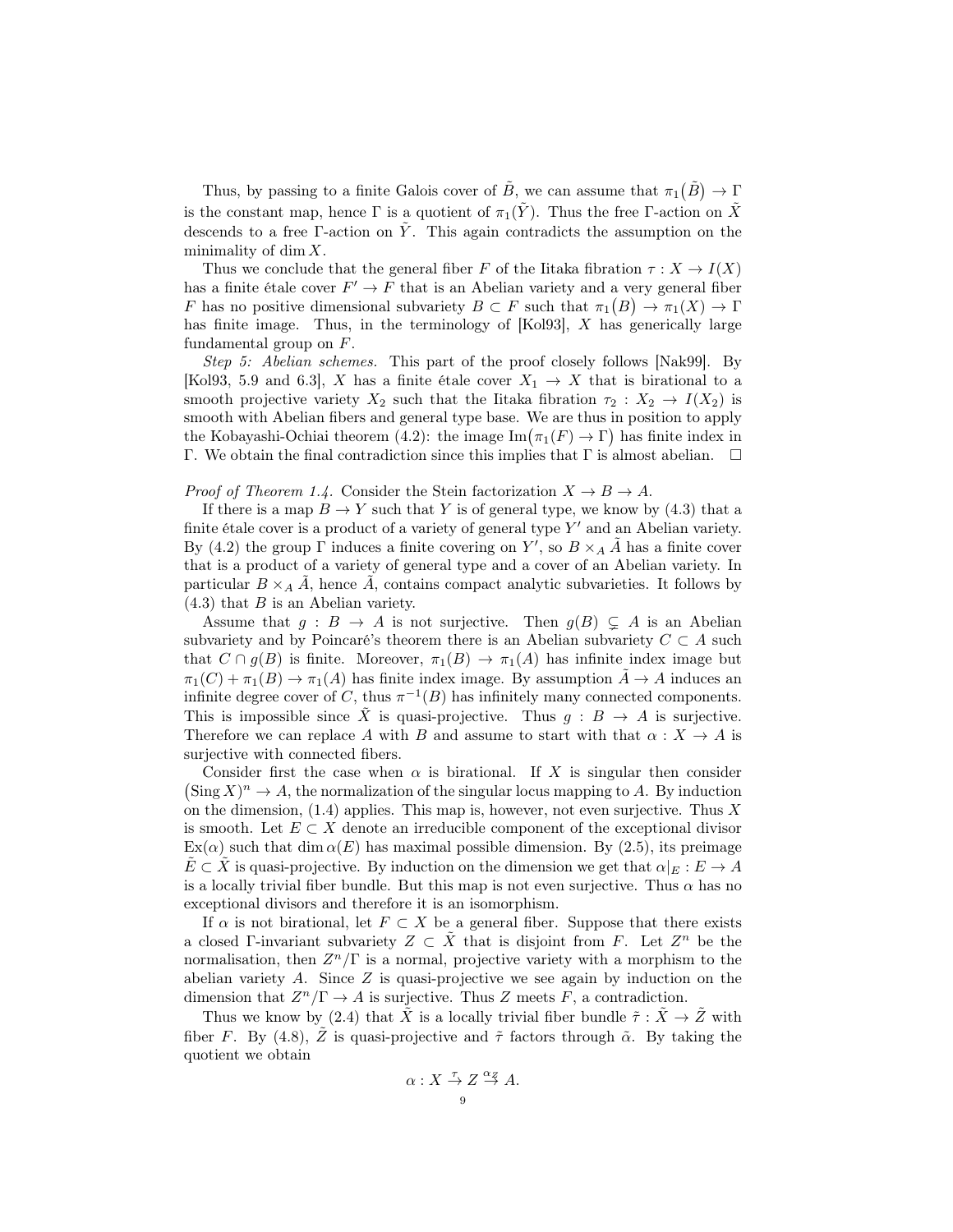Note that by construction  $Z = \tilde{Z}/\Gamma$  is a normal complex space and  $\tau : X \to Z$  is proper and equidimensional. Thus by  $(4.8)$ , Z is a projective variety. We already saw that these imply that  $\alpha_Z$  is an isomorphism. Thus  $\tilde{Z} = \tilde{A}$ ,  $\tilde{\alpha} : \tilde{X} \to \tilde{A}$  is a locally trivial fiber bundle and so is  $\alpha : X \to A$ .

*Proof of Corollary 1.5.* Let  $\Gamma$  be the Galois group of the cover  $\tilde{X} \to X$ . By (1.2) the group Γ is almost abelian, so there exists an intermediate finite étale, Galois cover  $X' \to X$  such that  $\tilde{X} \to X'$  is Galois with a Galois group Γ' that is free abelian. Let A be the Albanese torus of X'. By (4.7) the group  $\Gamma'$  is a quotient of  $H_1(A, \mathbb{Z})$ . The maximal sub-Hodge structure contained in the kernel of  $H_1(A, \mathbb{Z}) \to \Gamma'$  corresponds to an Abelian subvariety  $B \subset A$ . Thus up to replacing A by  $A/B$  we can suppose that this sub-Hodge structure is zero. Hence if  $\pi$ :  $\tilde{A} \rightarrow A$  is the Galois cover corresponding to the group  $\Gamma'$ , the quasi-projective variety  $\tilde{A}$  does not have compact analytic subvarieties. Conclude with  $(1.4)$ .

Next we give examples of fiber bundles  $X \to E$  over elliptic curves whose universal cover  $X \to E = \mathbb{C}$  is quasi-projective, yet the deck transformations can not be chosen algebraic.

### **3.1. Example.** We start with a noncompact example.

Let Y be a  $\mathbb{C}^*$ -bundle over an elliptic curve E. Pulling it back to  $\tilde{E} \cong \mathbb{C}$  we get the trivial bundle  $\mathbb{C} \times \mathbb{C}^* \to \mathbb{C}$ .

Note that every algebraic morphism  $\mathbb{C} \to \mathbb{C}^*$  is constant, hence every algebraic automorphism of  $\mathbb{C} \times \mathbb{C}^*$  that commutes with the first projection is of the form  $(x, y) \mapsto (x, cy)$ . In particular, they preserve the flat structure. Thus if  $Y \to E$  is a quotient of  $\mathbb{C} \times \mathbb{C}^*$  by algebraic deck transformations then the flat structure on  $\mathbb{C} \times \mathbb{C}^* \to \mathbb{C}$  descends to a flat structure on  $Y \to E$ . In particular,  $c_1(Y) = 0$  and  $Y \to E$  is topologically trivial.

By contrast, the biholomorphisms  $(x, y) \mapsto (x, e^{g(x)}y)$  of  $\mathbb{C} \times \mathbb{C}^*$  commute with the first projection, and every  $\mathbb{C}^*$ -bundle over E is the quotient of  $\mathbb{C} \times \mathbb{C}^*$  by holomorphic deck transformations.

To get compact examples out of these, let  $F$  be a projective variety such that the connected component of Aut(F) is  $(\mathbb{C}^*)^m$  for some  $m > 0$ . (For instance, F can be the blow up of  $\mathbb{P}^2$  at 3 non-collinear points.) By the above arguments, if  $X \to E$  is a locally trivial F-bundle that is a quotient of  $\mathbb{C} \times F$  by algebraic deck transformations, then  $X \to E$  is topologically trivial after a finite cover  $E' \to E$ . (In fact,  $X \to E$  is itself topologically trivial if  $\text{Aut}(F) = (\mathbb{C}^*)^m$ .) On the other hand, F-bundles obtained from a line bundle with nonzero Chern class do not have this property.

### 4. Auxiliary results

Here we collect various theorems that were used during the proofs. The most important one is a consequence of the Kobayashi-Ochiai theorem which asserts that a meromorphic map from a quasi-projective variety to a variety of general type can not have essential singularities.

**4.1. Theorem.** [KO75, Thm.2] Let Y be a projective variety of general type, V  $\alpha$ complex manifold, and  $B \subset V$  a proper closed analytic subset. Let  $f: V \setminus B \dashrightarrow Y$ be a nondegenerate meromorphic map. (That is, such that the tangent map  $T_{V \setminus B} \to$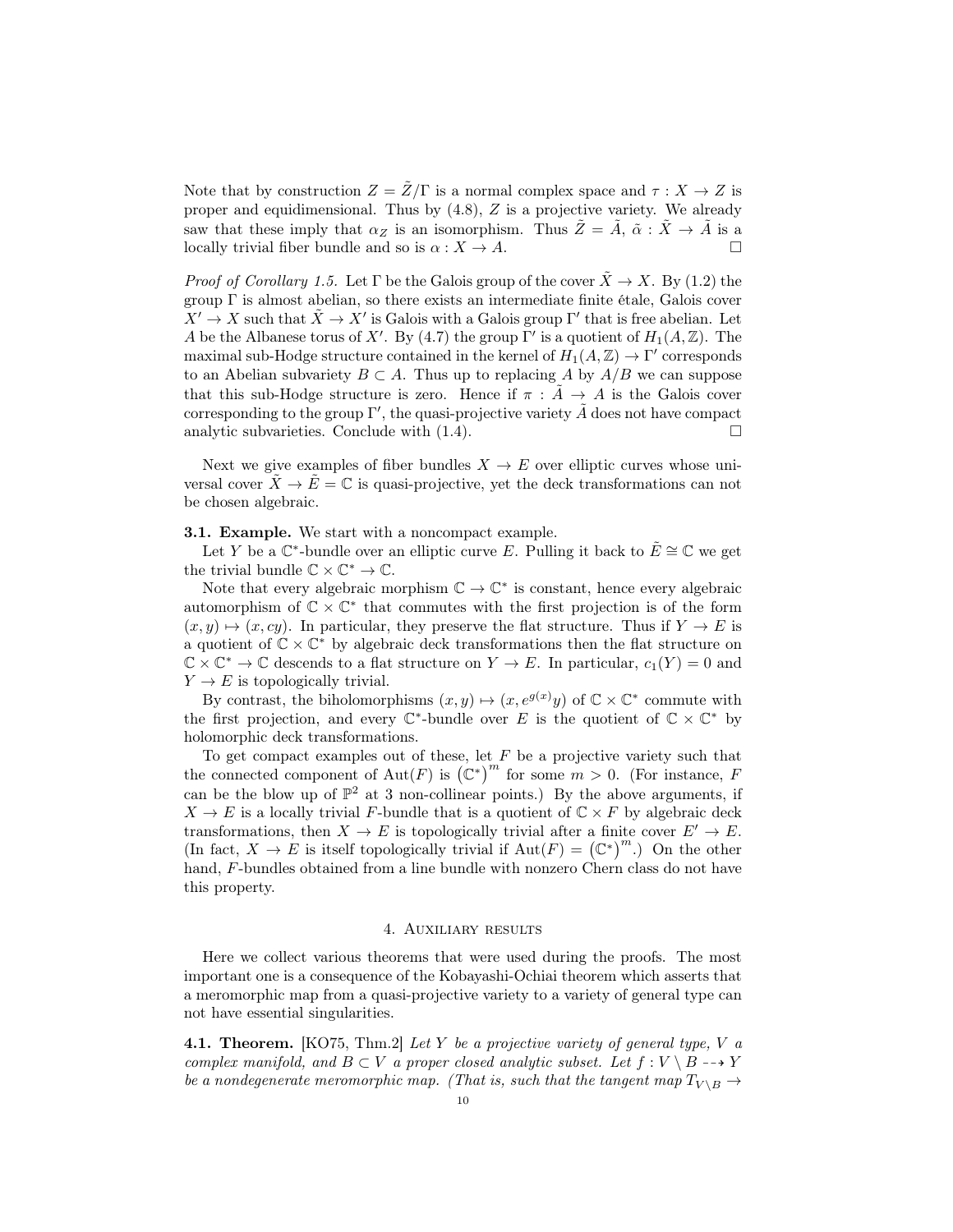$T_Y$  is surjective at at least one point  $v \in V \setminus B$ .) Then f extends to a meromorphic map  $V \dashrightarrow Y$ .

Since a fiber of a meromorphic map  $V \dashrightarrow Y$  has only finitely many irreducible components, this immediately implies the following.

**4.2.** Corollary. Let X be a quasi-projective variety and  $f: X \rightarrow Y$  nondegenerate meromorphic map from X to a variety of general type. Let  $F \subset X$  be an irreducible component of any fiber of f.

Let  $\tilde{X} \to X$  be an étale Galois cover with group Γ. If  $\tilde{X}$  is Zariski open in a compact complex manifold then  $\text{im}[\pi_1(F) \to \pi_1(X) \to \Gamma]$  has finite index in  $\Gamma$ .  $\Box$ 

In a special case, the above conclusion can be strengthened much further.

**4.3. Theorem.** [Kaw81, Thm.13] Let A be an Abelian variety and  $X \rightarrow A$  a finite morphism from a normal projective variety to A. If  $X$  does not map onto a variety of general type, then  $X$  is an Abelian variety. Otherwise a finite étale cover of  $X$ is a product of a variety of general type and an Abelian variety.  $\Box$ 

The splitting mentioned in the statement of Theorem 1.1 is a straightforward consequence of deep results of Grauert.

**4.4. Theorem.** Let  $f: X \to Y$  be a locally trivial proper fibration between complex manifolds. If the universal cover of  $Y$  is Stein and contractible, then the universal cover of X splits as a product:

$$
\tilde{X} \simeq \tilde{F} \times \tilde{Y}.
$$

*Proof.* Since f is locally trivial and proper, it is a fiber bundle with fiber  $F$  and group  $G = \text{Aut}(F)$  (a complex Lie group). Consider the fiber product

$$
\tilde{X}_f = X \times_Y \tilde{Y};
$$

it is a connected cover of X which is also a fiber bundle over  $\tilde{Y}$  (fiber F and group G). We can now apply  $[Gra58, Satz 6]$ : this fiber bundle has to be trivial and this gives a splitting

$$
\tilde{X}_f \simeq F \times \tilde{Y}.
$$

Since  $\tilde{X}_f$  is an intermediate cover,  $\tilde{X}$  has to split as well.

If the base of a fiber bundle is not known to be contractible, one can still prove global topological triviality of certain fiber bundles.

**4.5. Lemma.** Let V be a complex manifold and  $\pi: U \to V$  a complex analytic fiber bundle with compact fiber F. Assume that the structure group G is compact (hence its connected component  $G^{\circ}$  is a complex torus). Assume furthermore that there is a closed subspace  $W \subset U$  such that  $\pi : W \to V$  is generically finite.

Then there is a finite étale cover  $\sigma: V' \to V$  such that the pull-back  $\sigma^* U \to V'$ is globally trivial as a  $C^{\infty}$ -fiber bundle.

If G is finite then  $\sigma^*U \to V'$  is complex analytically trivial.

*Proof.* We have a monodromy representation  $\pi_1(V) \to G/G^{\circ}$ . By passing to the cover of  $V$  corresponding to its kernel, we may assume that the structure group  $G$ is a complex torus. If  $\dim G = 0$  then we have a trivial bundle.

In general, G is diffeomorphic to  $(S^1)^{2d}$ , thus  $C^{\infty}$ -fiber bundles with structure group  $G$  are classified by

$$
c_1(U/V) \in H^1(V, G) = H^1(V, S^1)^{2d} = H^2(V, \mathbb{Z})^{2d}.
$$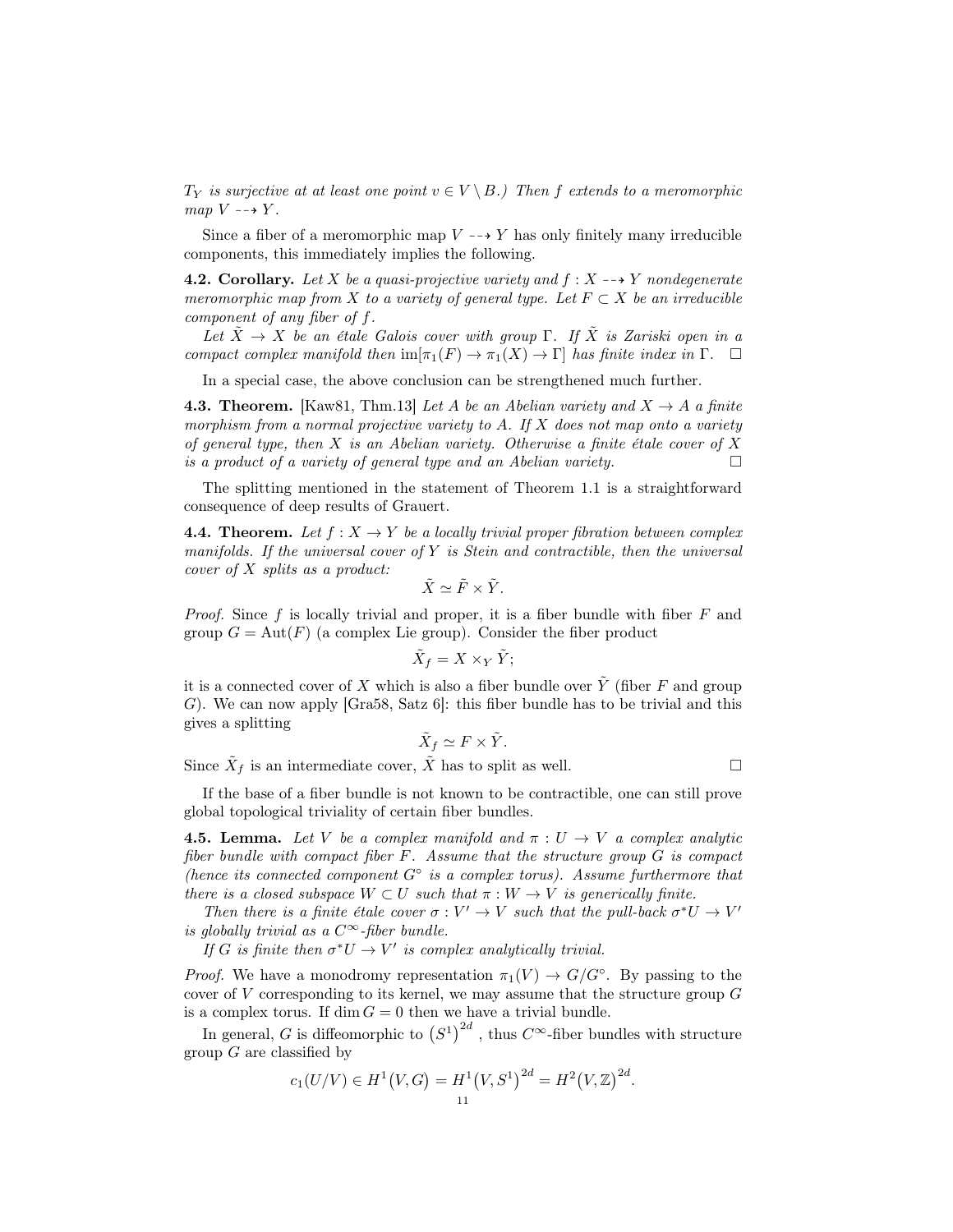Let  $Z \subset V$  denote the closed subspace over which  $\pi : W \to V$  has positive dimensional fibers. Then Z has complex codimension  $\geq 2$ , thus  $H^2(V, \mathbb{Z}) = H^2(V \setminus Z, \mathbb{Z})$ . Therefore we can replace V by  $V \setminus Z$  and assume that  $\pi : W \to V$  is finite.

After base change to  $W$ , the fiber bundle has a section, thus its Chern class is trivial. This is equivalent to

$$
c_1(U/V)\in \ker\left[H^2\big(V,\mathbb{Z}\big)\stackrel{\pi^*}{\to}H^2\big(W,\mathbb{Z}\big)\right]^{2d}.
$$

With Q-coefficients, the map  $\pi^*$  is an injection, thus  $c_1(U/V)$  is torsion in  $H^2(V,\mathbb{Z})^{2d}$ . The torsion in  $H^2(V,\mathbb{Z})$  comes from the torsion in  $H_1(V,\mathbb{Z})$ , hence it is killed after a suitable finite étale cover of  $V$ .

Examples where the assumptions of (4.5) hold are given by the following. (See [Uen75, §14] for a more modern exposition.)

**4.6. Lemma.** [Mat58, Mat63] Let X be a normal, projective variety that is not birationally ruled. Let L be an ample line bundle and let  $Aut(X, L)$  denote the group of those automorphisms  $\tau : X \to X$  such that  $\tau^*L$  is numerically equivalent to L. Then the identity component  $\text{Aut}^{\circ}(X, L) \subset \text{Aut}(X, L)$  is an Abelian variety and the quotient  $\text{Aut}(X, L)/\text{Aut}^{\circ}(X, L)$  is finite.

Recall that for a normal projective variety  $X$ , the Albanese morphism is defined as the universal map from  $X$  to abelian varieties. The following result is a straightforward consequence of the analytic construction of the Albanese morphism for smooth projective varieties but still holds for normal ones.

**4.7. Lemma.** Let X be a normal, projective variety and alb :  $X \to Alb(X)$  the Albanese morphism. Then alb<sub>∗</sub> :  $H_1(X,\mathbb{Z}) \to H_1(\text{Alb}(X),\mathbb{Z})$  is surjective with finite kernel.

*Proof.* Take a resolution of singularities  $g: Y \to X$ . Set  $A_Y := \text{Alb}(Y)$ .

Let  $\tilde{X} \to X$  be the Galois cover corresponding to  $H_1(X, \mathbb{Z})/$  (torsion). It induces a Galois cover  $\tilde{Y} \to Y$  whose Galois group is again  $H_1(X, \mathbb{Z})/(\text{torsion})$ . Thus there is a Galois cover  $\tilde{A}_Y \to A_Y$  such that  $\tilde{Y} = \tilde{A}_Y \times_{A_Y} Y$ .

Let  $F_x \subset Y$  be any fiber of g. By construction,  $\tilde{Y} \to Y$  is trivial on  $F_x$ , hence  $\tilde{A}_Y \to A_Y$  is trivial on alb $_Y(F_x)$ .

Let  $B_Y \subset A_Y$  be the smallest Abelian subvariety such that every alb $_Y(F_x)$  is contained in a translate of  $B_Y$ . Then  $\tilde{A}_Y \to A_Y$  is trivial on  $B_Y$ , hence  $\tilde{A}_Y$  is a pull back of the corresponding cover  $\ddot{A}_X \rightarrow A_X := A_Y / B_Y$ .

By construction, every fiber of g maps to a point in  $A_X$ , thus  $Y \to A_Y$  descends to a morphism  $X \to A_X$  and  $\tilde{X} = \tilde{A}_X \times_{A_X} X$ . Thus  $A_X = \text{Alb}(X)$  and we are done.

**4.8. Lemma.** Let  $f: X \rightarrow Z$  be a proper, equidimensional morphism of normal complex spaces. Assume that  $X$  is quasi-projective. Then  $Z$  has a unique quasiprojective structure such that f is an algebraic morphism.

*Proof.* The map f determines a natural morphism  $Z \to \text{Chow}(X)$  which maps Z biholomorphically onto a connected component of  $Chow(X)$ . We thus need to identify Z with its image.  $\Box$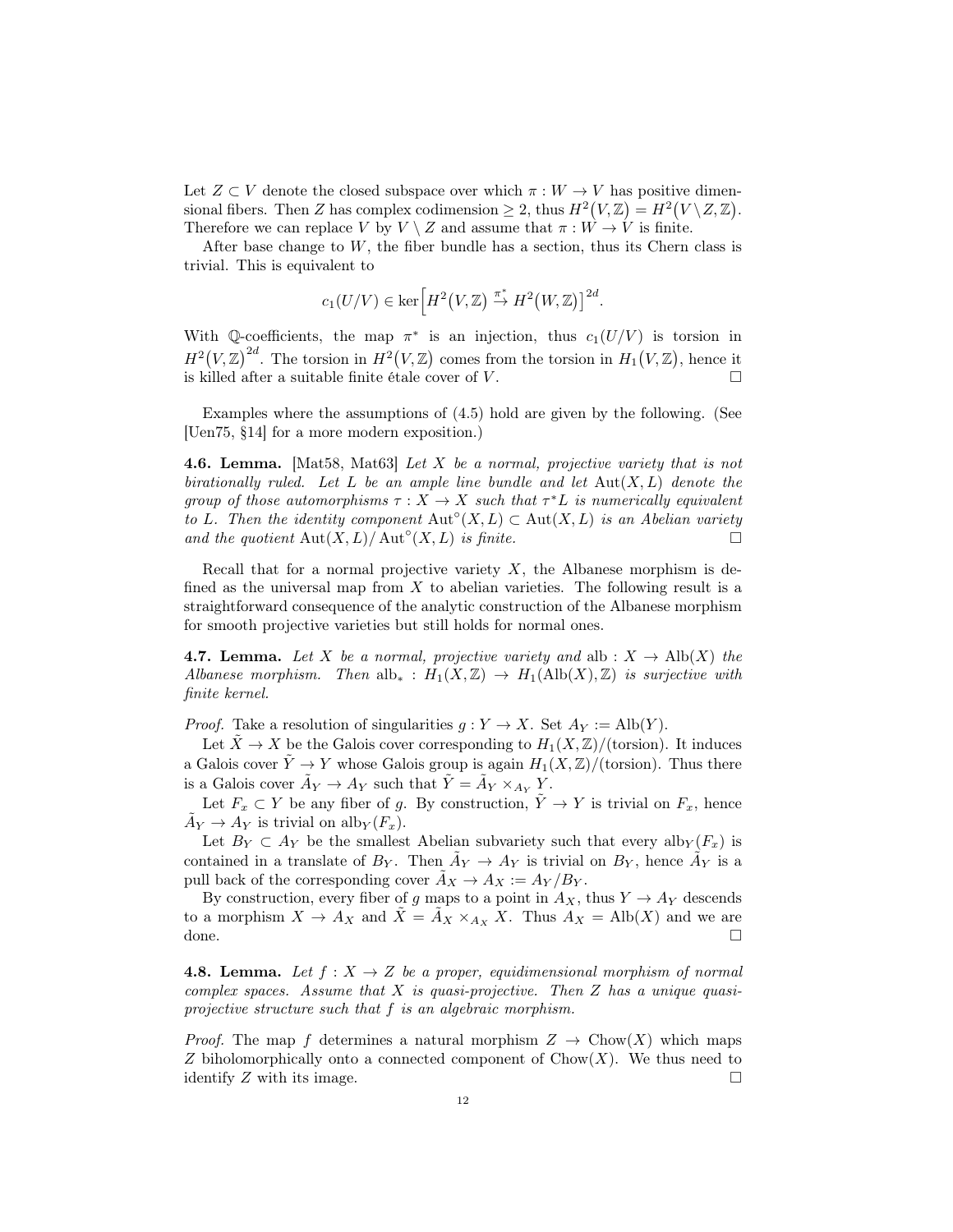#### **REFERENCES**

- [AK01] Yukitaka Abe and Klaus Kopfermann. Toroidal groups, volume 1759 of Lecture Notes in Mathematics. Springer-Verlag, Berlin, 2001. Line bundles, cohomology and quasiabelian varieties.
- [Akh95] Dmitri N. Akhiezer. Lie group actions in complex analysis. Aspects of Mathematics, E27. Friedr. Vieweg & Sohn, Braunschweig, 1995.
- [AW97] Marco Andreatta and Jarosław A. Wiśniewski. A view on contractions of higherdimensional varieties. In Algebraic geometry—Santa Cruz 1995, volume 62 of Proc. Sympos. Pure Math., pages 153–183. Amer. Math. Soc., Providence, RI, 1997.
- [Bea83] Arnaud Beauville. Variétés Kähleriennes dont la première classe de Chern est nulle. J. Differential Geom., 18(4):755–782 (1984), 1983.
- [BK98] F. Bogomolov and L. Katzarkov. Complex projective surfaces and infinite groups. Geom. Funct. Anal., 8(2):243–272, 1998.
- [CC91] F. Capocasa and F. Catanese. Periodic meromorphic functions. Acta Math., 166(1- 2):27–68, 1991.
- [Cam92] F. Campana. Connexité rationnelle des variétés de Fano. Ann. Sci. École Norm. Sup.  $(4)$ , 25 $(5)$ :539-545, 1992.
- [dCM02] Mark Andrea A. de Cataldo and Luca Migliorini. The hard Lefschetz theorem and the topology of semismall maps. Ann. Sci. École Norm. Sup.  $(4)$ , 35(5):759–772, 2002.
- [EKPR09] Philippe Eyssidieux, Ludmil Katzarkov, Tony Pantev, and Mohan Ramachandran. Linear Shafarevich Conjecture. Preprint arXiv0904.0693, 2009.
- [Gra58] Hans Grauert. Analytische Faserungen über holomorph-vollständigen Räumen. Math. Ann., 135:263–273, 1958.
- [Kaw81] Yujiro Kawamata. Characterization of abelian varieties. Compositio Math., 43(2):253– 276, 1981.
- [KO75] Shoshichi Kobayashi and Takushiro Ochiai. Meromorphic mappings onto compact complex spaces of general type. Invent. Math., 31(1):7–16, 1975.
- [Kol92] János Kollár (with 14 coauthors) Flips and abundance for algebraic threefolds. Salt Lake City, Utah, August 1991, Astérisque No. 211, Société Mathématique de France, Paris, 1992.
- [Kol93] János Kollár. Shafarevich maps and plurigenera of algebraic varieties. Invent. Math., 113(1):177–215, 1993.
- [Kol95] János Kollár. Shafarevich maps and automorphic forms. M. B. Porter Lectures. Princeton University Press, Princeton, NJ, 1995.
- [KM98] János Kollár and Shigefumi Mori. Birational geometry of algebraic varieties, volume 134 of Cambridge Tracts in Mathematics. Cambridge University Press, Cambridge, 1998. With the collaboration of C. H. Clemens and A. Corti.
- [KMM92] János Kollár, Yoichi Miyaoka, and Shigefumi Mori. Rational connectedness and boundedness of Fano manifolds. J. Diff. Geom. 36, pages 765–769, 1992.
- [Mat63] Hideyuki Matsumura. On algebraic groups of birational transformations. Atti Accad. Naz. Lincei Rend. Cl. Sci. Fis. Mat. Natur. 34, pages 151–155, 1963.
- [Mat58] Teruhisa Matsusaka. Polarized varieties, fields of moduli and generalized Kummer varieties of polarized abelian varieties. Amer. J. Math. 80, pages 45–82, 1958.
- [Nak99] Noboru Nakayama. Projective algebraic varieties whose universal covering spaces are biholomorphic to  $\mathbb{C}^n$ . J. Math. Soc. Japan, 51(3):643–654, 1999.
- [Rei87] Miles Reid. Tendencious survey of 3-folds. In Algebraic geometry, Bowdoin, 1985, volume 46 of Proc. Sympos. Pure Math., pages 333–344. Amer. Math. Soc., Providence, RI, 1987.
- [Sha74] I. R. Shafarevich. Basic algebraic geometry. Springer-Verlag, New York, 1974. Die Grundlehren der mathematischen Wissenschaften, Band 213.
- [Tak03] Shigeharu Takayama. Local simple connectedness of resolutions of log-terminal singularities. Internat. J. Math., 14(8):825–836, 2003.
- [Uen75] Kenji Ueno. Classification theory of algebraic varieties and compact complex spaces. Lecture Notes in Mathematics, Vol. 439. Springer-Verlag, Berlin-New York, 1975. xix+278 pp.
- [Win98] Jörg Winkelmann. Complex analytic geometry of complex parallelizable manifolds. Mém. Soc. Math. Fr., 1998.